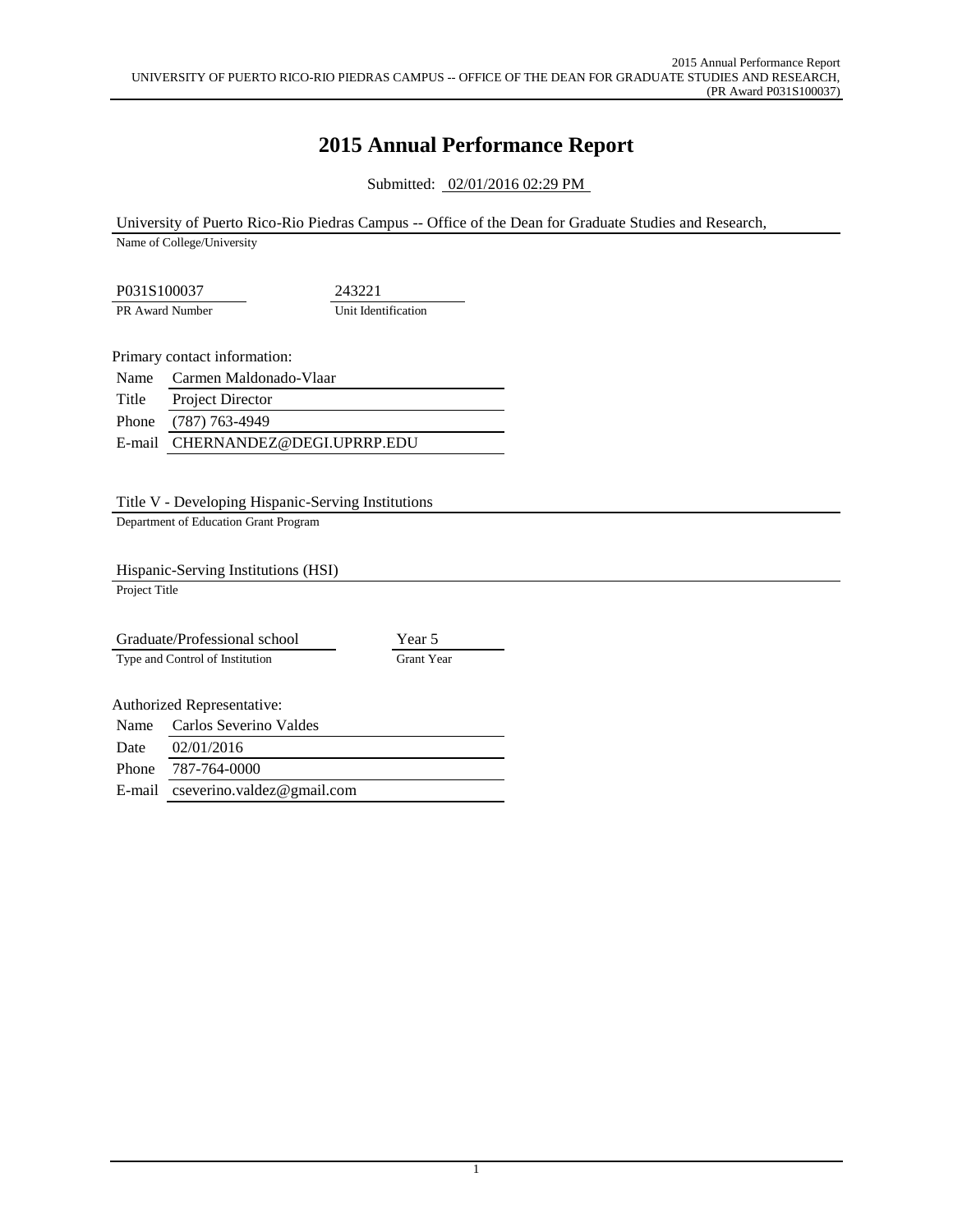#### **Section 1: Executive Summary**

The purpose of the legislation that established the Title V program is to "expand educational opportunities for, and improve the academic attainment of Hispanic students; and expand and enhance the academic offerings, program quality, and institutional stability of colleges and universities that are educating the majority of Hispanic college students and helping large numbers of Hispanic students and other low-income individuals complete postsecondary education."

- A. This section summarizes how the grant enabled the institution to fulfill the legislative intent of the Title V program.
- 1. The impact of the Title V grant on the institution's capacity to contribute to fulfilling the goals of the legislation.

During Year 5, our campus (UPR-RP) continued to extend its capacity to conduct research and engage faculty and undergraduate students in their research endeavor. The accomplishment of this goal directly addresses the Title V purpose of: 1) expanding educational opportunities for, and improve the academic attainment of Hispanic students, and 2) expand and enhance UPR-RP's academic offerings, program quality, and institutional stability. The project continues to demonstrate significant progress in actively engage our undergraduates and faculty in a series of activities specifically aimed at: (a) Expanding Undergraduate Faculty Capacity to Actively Engage in Research (b) Expanding Research Opportunities for Undergraduate Students and (c) Strengthening the Institution's Research proposal capacity. Thus, the project steadily supported the development of UPR-RP's ability to create a sustainable research-based academic culture within non-STEM fields. Specifically this Year 5, we have focused on developing these objectives within the College of Business Administration. The project's initiatives allowed our institution to further strengthen our academic program quality and improve the academic attainment of Hispanic students conducting research in interdisciplinary fields. Title V staff held periodical meetings with the upper administration, undergraduates and faculty members from the College of Business Administration in order to achieve our performance measures. The project has continued its successful path in our campus by receiving strong support from our university community. We have maintained a strong presence in our campus and increased our visibility via the campus webpage and our interactive iINAS website. For our web research database, over 250 questionnaires have been received from researchers.

Over 404 undergraduates participated in the all student initiatives. Nine research capacity enhancement training workshops were offered. Student evaluations reported an average satisfaction index of 96% on all workshops; 255 undergraduates attended. Five undergraduates were selected for the SR program. The 2015 Summer Experience Program (SEP) consisted of ten groups with a total of 24 students. Several 2014 SEP and SR participants were accepted in graduate programs and participated in the National Council of Undergraduate Research National Conference. The Third Undergraduate Research and Creative Activity Symposium (TESIC in Spanish) was held on April 9 &10, 2015. TESIC was a total success with over 231 presentations received from all academic disciplines and a total of 443 participants among them 269 undergraduates. As scheduled, (IN) Genios, our digital peer reviewed journal for the publication of undergraduate students' work continued its successful second year of publishing. 148 undergraduate students submitted research and creative works to the journal. We published 39 submissions on the first volume (No.1 and No.2). Our second volume (No.1) is scheduled to be published on February 9th, 2016.

 Regarding Faculty Initiatives, 14 Summer Research Fellowships were awarded: one in the College of Social Sciences (CSS), one in the College of Humanities, one in the College of General Studies, one in College of Education, one in the School of Architecture and nine from College of Business Administration. In addition, four Integration Seminars were held at the College of Business and Administration. A total of 41 faculty attended these seminars. Three mini-grants were also awarded. Furthermore, three Summer Research Institutes (SRI) were offered with a total of 55 faculty attending. Moreover, eight Research Capacity Enhancement Training Workshops on diverse topics like: Quantitative research using R, Best practices in Crowd-funding, Basic concepts in Statistical analysis, the serious business of teaching with comics, the use of cinema in undergraduate business courses were also offered. A total of 139 professors attended these workshops. As part of the Research, Discovery and Innovation Seminars we offered one entitled: Research in commercialization and innovation seminar for professors and students. Two additional seminars focused on innovation and technology were also offered. Faculty evaluations reported an average satisfaction index of 95% on all workshops.

2. How has the grant helped to carry out the mission of the institution?

UPR-RP mission is based on its history and cultural heritage, which distinguishes it from other campuses in the UPR system. This cultural heritage is the basis for its development, and defines its mission and distinctive contribution within the UPR system.

The UPRRP mission is:

1. To promote the integral development of students through curricula that support their intellectual curiosity, critical thinking, lifelong learning, effective communication, appreciation of ethical and aesthetic values, participation in campus activities, reflection, and social responsibility.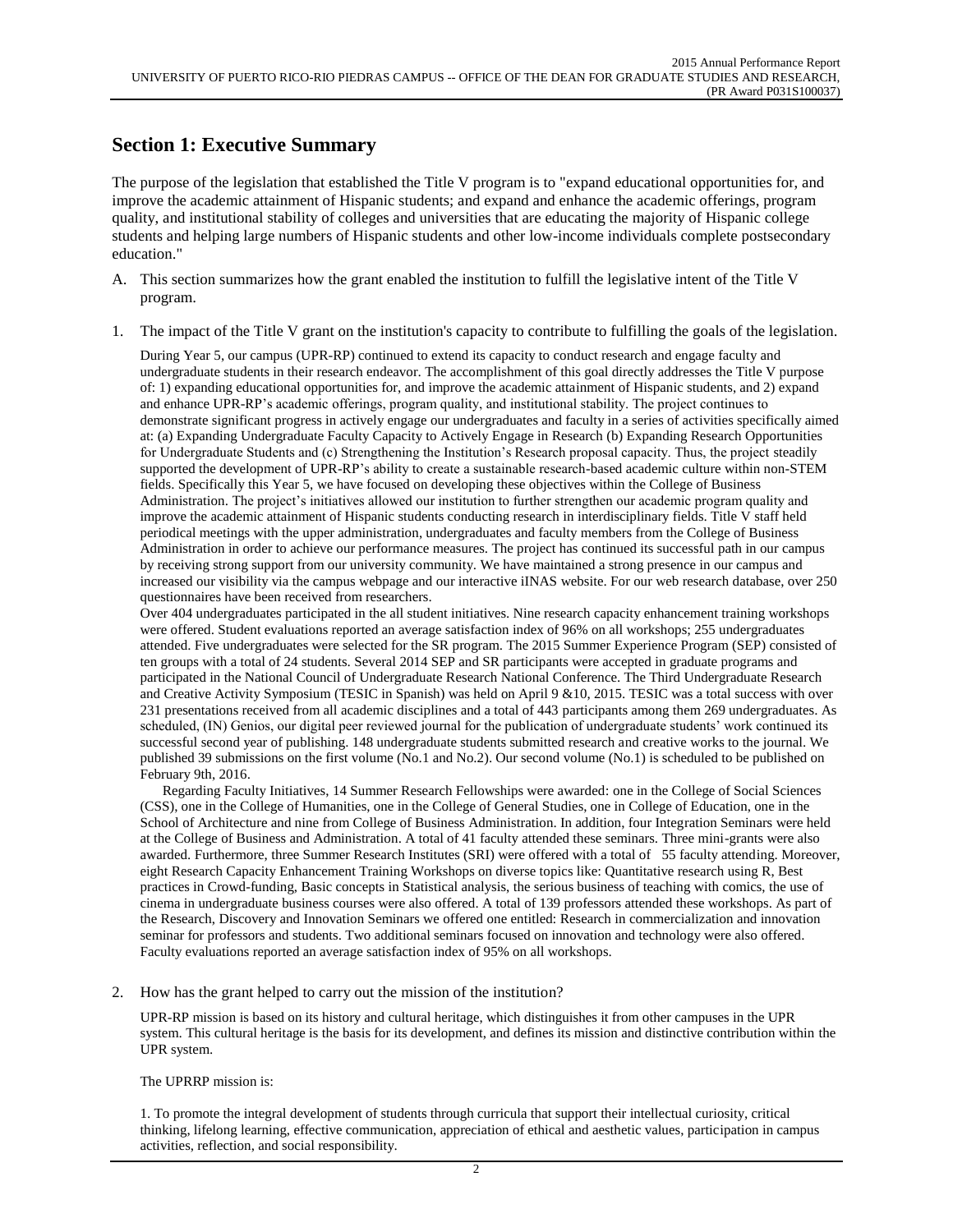2. To provide graduate education of the highest quality in which research and creative activity are core elements and strengthen undergraduate education. In addition, to provide post-baccalaureate programs for training of highly skilled professionals committed to the ideals and values of Puerto Rican society.

3. To provide undergraduate education of excellence with a holistic view of knowledge. This should embrace both general education and specialized training, and develop independent study and research skills within our students.

4. To develop teaching, research, and community service in accordance with the historical and social reality of Puerto Rico, in harmony with its Caribbean and Latin American context and with projection into the international community. To enrich and strengthen knowledge relevant to the consolidation of Puerto Rican nationality, history, language and culture and to facilitate the development and dissemination of knowledge worldwide.

5. To develop innovative research, community service initiatives and continuing education programs that reflect and contribute to the academic and professional work within the campus. These programs should also contribute to the transformation and continuous improvement of the Puerto Rican society, the analysis and formulation of solutions to economic and political problems of the country, and improving the quality of life.

The present Title V grant results from the strategic plan proposed by our university in Vision 2016 which is aligned with the UPR mission statements. Therefore, the present grant directly helps our institution in strengthening all research initiatives described in its mission. Both student and faculty initiatives aim at enhancing undergraduate research innovation among non-STEM disciplines. Through several faculty initiatives, this Title V grant empowers faculty to improve their academic endeavor by engaging more undergraduate students into research. The grant has also provided for academic exchange between our researchers and renowned international scholars and institutions. The development and growth of the Office for Sponsored Research Programs and Entrepreneurial initiatives within the Office of the Dean of Graduate Studies and Research has been instrumental in the advancement of research activity within our campus. Funding support for training of staff involved in grant management activities has been extremely beneficial to researchers prior and following the proposal submission. Moreover, the establishment of the new undergraduate research and learning center (CRIIAS) approved by the program officer in 2013 will provide students and faculty with a new venue of active interaction and create the academic and research culture required for creative thinking and innovation.

B. The following information documents the institution's experience with the grant as reported during the current reporting period.

Discuss the long-range impact Title V has had on your institution's capacity to fulfill the goals of the legislation.

The main objective of the Title V project is to expand opportunities in research and creativity projects for faculty and undergraduate students within the five academic colleges of our institution: 1) College of General Studies (2010-2011), 2) College of Social Sciences (2011-2012), 3) College of Education (2012-2013), 4) College of Humanities (2013-2014) and 5) College of Business Administration (2014-2015). From October 1st, 2010 through September 30th, 2015, a total of 7,321 individuals have participated in iINAS initiatives and activities (3,851 undergraduates; 1,868 professors). As part of the students' initiatives, iINAS offered in the last five years: several capacity enhancement workshops (38 workshops; 1,168 participants, 879 out of them were undergraduates); a mentorship program of one academic year (Scholars in Residence; 32 undergraduates); and the Summer Research and Creation Experiences (165 undergraduates). For faculty, this project also offered: capacity enhancement workshops (391 participants, 200 out of them were professors); Seminars on Integration of Research, Discovery and Innovation Competencies in the Undergraduate Curriculum (24 Seminars; 851 participants, 333 out of them were professors); Mini-grants (16 mini-grants); Summer Research Institutes (15 Institutes; 811 participants, 516 out of them were professors); and Faculty Summer Fellows (67 fellows). Since 2013, iINAS has been organizing an Annual Undergraduate Research and Creation Symposium in which UPR-RP's undergraduates from across the campus have presented their projects. Also, this symposium includes poster presentations, plenary sessions, workshops, art exhibits, among other activities. The establishment of the Research and Creative Activity Online Journal ([IN]Genios) the first online journal exclusive for undergraduate research work and creative work is another achievement; its publications include 39 articles between both numbers of its first volume and 25 articles in the first number of its second volume. Following the completion of federal funding, iINAS will embark a new stage in its development thus facilitating the expansion of our opportunities and services to undergraduates and professors from all academic areas within UPR-Rio Piedras campus. Moreover, next year iINAS will establish at the College of Natural Sciences, The Undergraduate Learning Commons and Interdisciplinary Research Center (ULCIRC) or Centro de Recursos para la InvestigaciÃ<sup>3</sup>n Interdisciplinaria y el Aprendizaje Subgraduado (CRIIAS, for its acronym in Spanish). Such is the success of our program that the UPRRP Chancellor Dr. Carlos Severino allocated recurrent institutional funds for the next five years (2015-2020) to support our office and initiatives.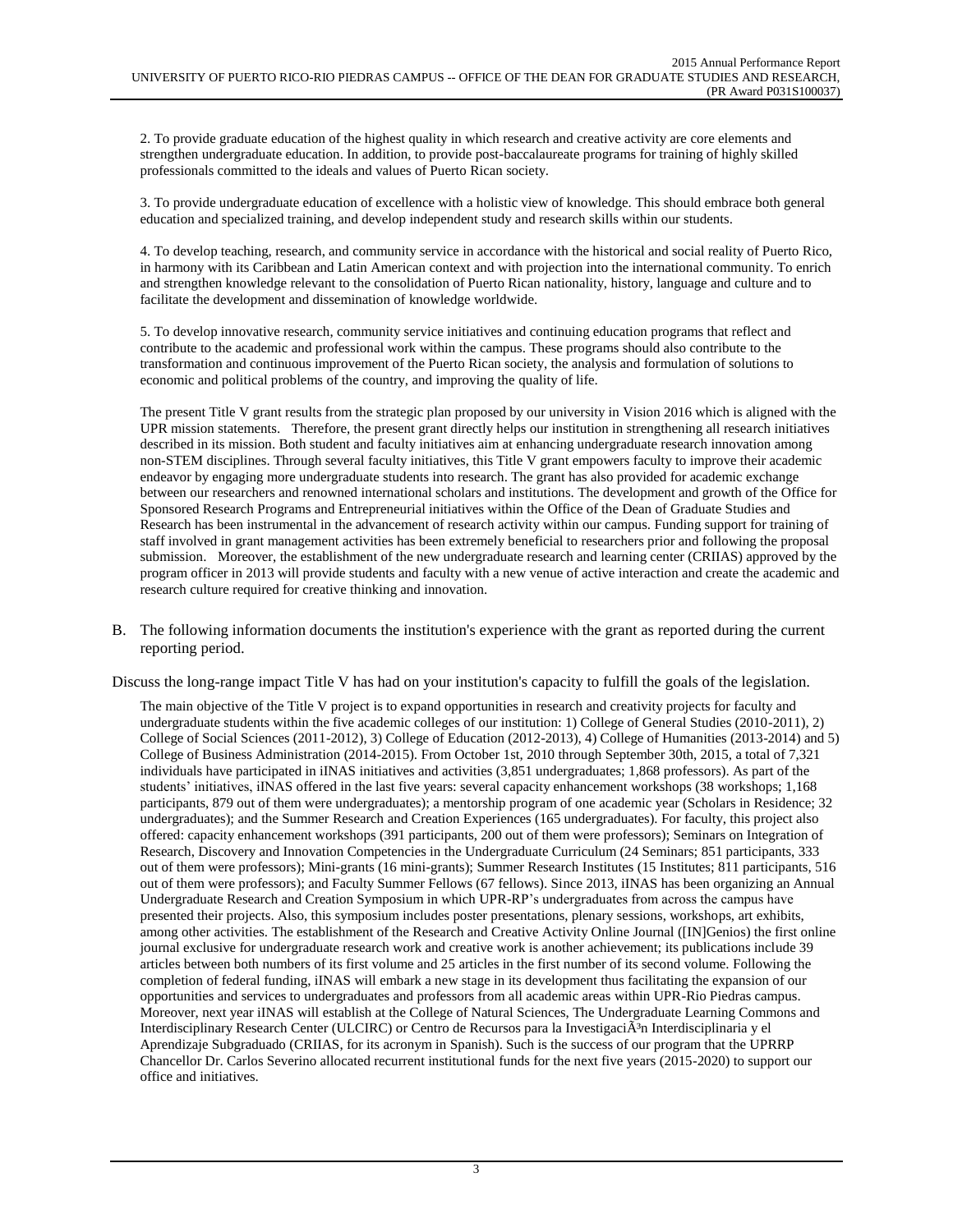If your institution has experienced any unexpected outcomes as a result of this grant, that affect for better or worse its capacity to fulfill the goals of the legislation, tell us about them here.

The academic and research scenarios available for undergraduate students and faculty teaching undergraduate courses in our campus are in constant development. One of the unexpected outcomes from this project continues to be the increased visibility of our office for research support and information for our undergraduate community interested in multidisciplinary research. Specifically, our office provides accessible and diverse services to our undergraduate student population seeking assistance for engaging in research activities and the creative process. We continue to offer counseling and mentoring to students in the completion of a research project and the development of their research capacities. Moreover, our office organized and sponsored meetings and other academic venues that allowed a significant number of undergraduate students from different disciplines to present their results to the public and engage in critical thinking of their research projects. I addition, our staff constantly provided advise and mentoring to our faculty in developing their research ideas and achieving the completion of their research projects. Based on our experience and assessment of the present needs of our undergraduate community we submitted and got approved a no-cost extension of our budget to enhance the influence of our office by establishing: The Undergraduate Learning and Interdisciplinary Research Office (ULIRO) or CRIAS in Spanish. ULIRO is in accordance with the Strategic Plan University 2016, Goal 1: developing UPR-RP into the flagship research institution. As part of the programmatic objectives for faculty research development in this proposal, it is projected that ULIRO will sponsor and organize year-round events and programs specially focused on new research areas of inquiry and multi-interdisciplinary approaches for faculty and undergraduate students within our campus. In addition, the ULIRO will offer meeting and working spaces for SRs and other undergraduate research programs that may require administrative and mentoring support. Moreover, it is expected that the ULIRO will become a premier interactive technology and resource based center for undergraduate research in our campus. We are convinced that ULIRO in conjunction with the Office of sponsored Research and Business initiatives will bring a positive and much needed change to the research culture of our campus.Another unexpected outcome was an immediate success of our undergraduates in achieving their academic and research goals beyond their expectations. Our three annual Undergraduate Research and Creative Activity Symposiums have become a popular and engaging venue for our undergraduate students from all disciplines to present their research and creative work. Every year we have significantly increased our numbers of participants, activities and presentations during the Symposium. This year we are already organizing the Fourth edition of this important activity in our campus. We have worked hard to change the institutional vision of undergraduate research in our campus for one that is inclusive and diverse. Our symposiums continue to set the standards for an academic and research setting where the arts, sciences, business and humanities research and creative work come together in a unique conversation. Consistently, the two colleges with the highest participation are Social Sciences and Humanities. However, we have witnessed an increase in undergraduate students from the College of Business Administration also participating in these symposiums. Finally, a very rewarding and unexpected outcome has been the popularity and submission rate that our digital journal [IN]Genios has received. From a multidisciplinary perspective, [IN]Genios gathers original research articles and creative projects whose principal authors are undergraduate students. Undergraduate students from the different academic programs at our campus can submit their projects. Regarding the creative projects, the journal considers for publication a variety of formats including essays, poems, short stories, art and even music. iINAS facilitated the journal's assembly and the constitution of its Editorial Board. [IN]Genios' first volume has two (2) numbers that were published last year: its first number (Vol. 1, Num. 1) on September 2014 and its second number (Vol. 1, Num. 2) on February, 2015. A total of 39 research articles and creative projects were included between both numbers of [IN]Genios' first volume. On the other hand, the first number of the second volume (Vol. 2, Num. 2) was published on September 2015 including 25 research articles and creative projects. We expect the second number of this volume to be published on February 9, 2016. Remarkably, undergraduate students have participated in the development of various components of [IN]Genios. First, its logo was designed by an undergraduate student from the School of Architecture and the College of Humanities. This student's proposed logo was selected from the drawings submitted by a group of undergraduates to [IN]Genios' logo contest. Second, both the design and assembly of [IN]Genios' website were made by an undergraduate student from the School of Communication who is also collaborating in iINAS. Third, both [IN]Genios' Editor in Chief and Associated Editor developed an editorial internship that allows an undergraduate to be part of the editing processes of this journal. Finally, undergraduate students have been participating as members of this journal's editorial board.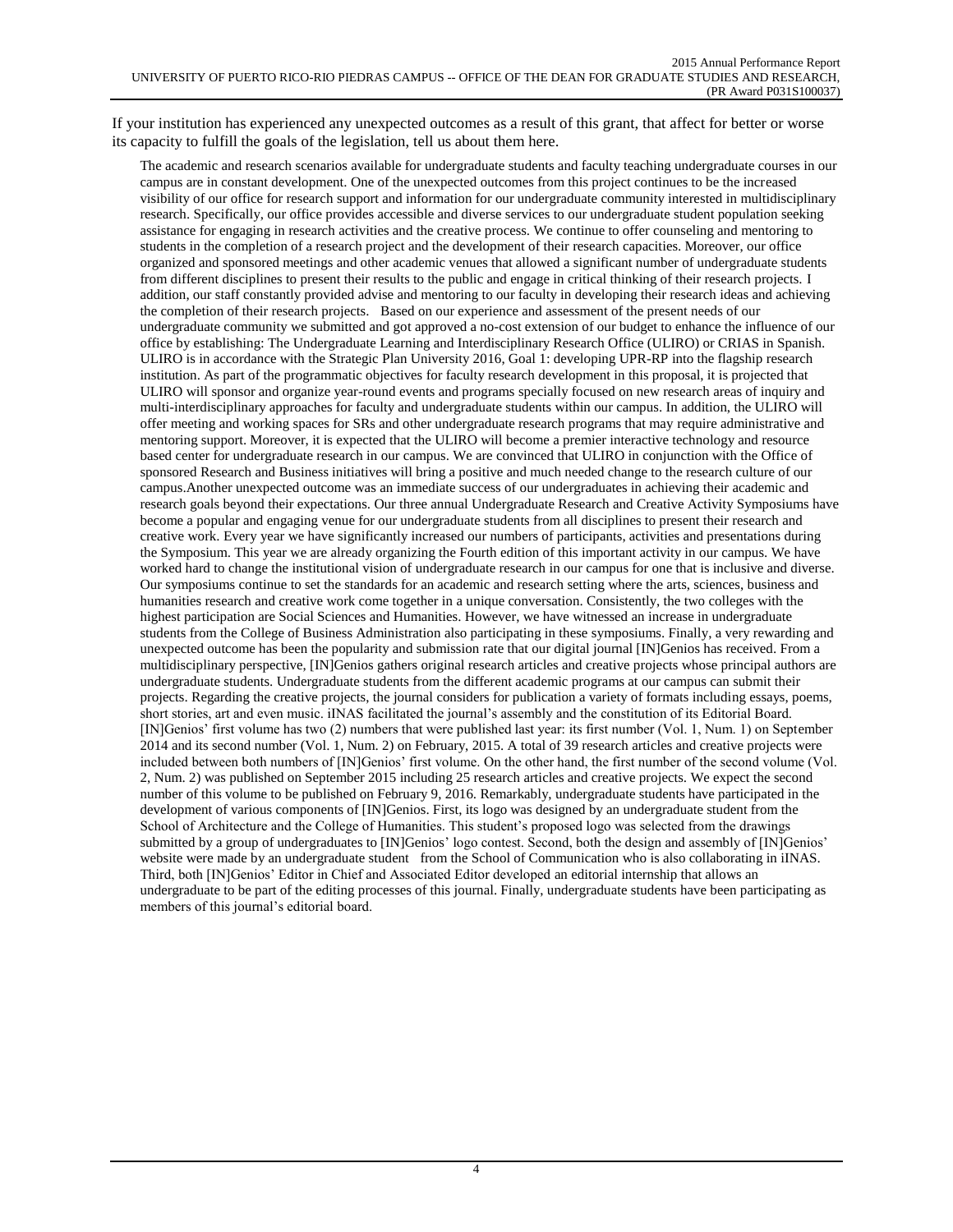## **Section 2: Accreditation**

# **Accreditation**

Institution's primary accrediting agency.

 $X$  Middle States Association of Colleges and Schools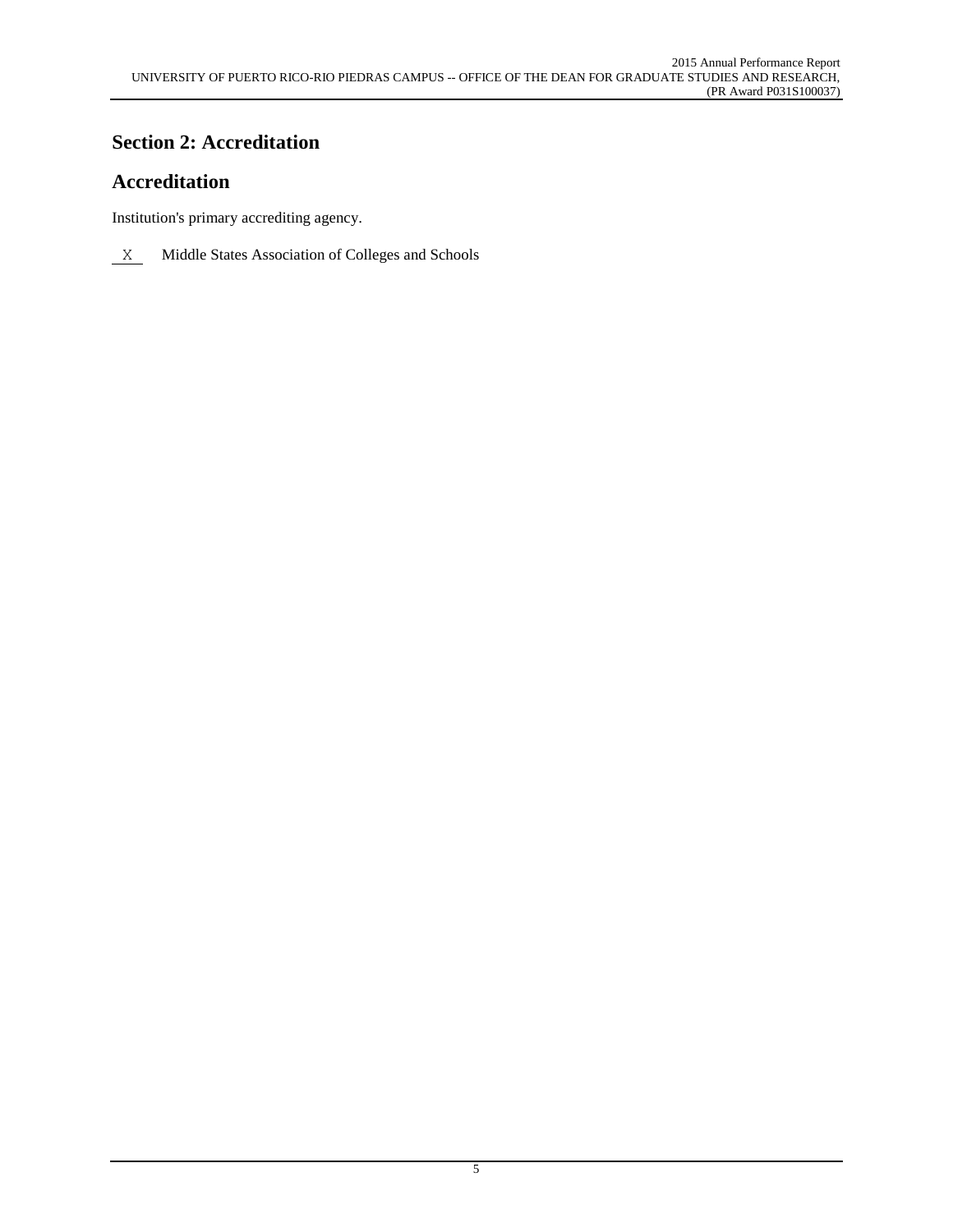#### **Section 3: Grant Activities and Focus Areas**

Grant activity carried out during this reporting period in your grant application: **Strengthening UPR-RP through the Development of a Research-Based Academic Culture**

Total \$ spent on this activity during the current reporting period: \$339,998.39

Focus Area: *Academic Quality*

| <b>Title V Legislative Allowable Activities</b><br>[Note: All listed activities are directly from the legislation.]                                                                                          | <b>Dollars Spent</b> | % of Dollars     |
|--------------------------------------------------------------------------------------------------------------------------------------------------------------------------------------------------------------|----------------------|------------------|
| Purchase, rental, or lease of scientific or laboratory equipment for educational<br>purposes, including instructional and research purposes.                                                                 | 6,367.63             | $\overline{2}$   |
| Construction, maintenance, renovation, and improvement in classrooms, libraries,<br>laboratories, and other instructional facilities.                                                                        | 0.00                 | $\boldsymbol{0}$ |
| Support of faculty exchanges, faculty development, curriculum development,<br>academic instruction, and faculty fellowships to assist in attaining advanced<br>degrees in the fellow's field of instruction. | 185,014.08           | 54               |
| Purchase of library books, periodicals, and other educational materials, including<br>telecommunications program materials.                                                                                  | 0.00                 | $\Omega$         |
| Tutoring, counseling, and student service programs designed to improve academic<br>success.                                                                                                                  | 91,174.63            | 27               |
| Funds management, administrative management, and acquisition of equipment for<br>use in strengthening funds management.                                                                                      | 57,442.05            | 17               |
| Joint use of facilities, such as laboratories and libraries.                                                                                                                                                 | 0.00                 | $\overline{0}$   |
| Establishing or improving a development office to strengthen or improve<br>contributions from alumni and the private sector.                                                                                 | 0.00                 | $\boldsymbol{0}$ |
| Establishment or improving an endowment fund.                                                                                                                                                                | 0.00                 | $\boldsymbol{0}$ |
| Creating or improving facilities for Internet or other distance learning academic<br>instruction capabilities, including purchase or rental of telecommunications<br>technology equipment or services.       | 0.00                 | $\Omega$         |
| Establishing or enhancing a program or teacher education designed to qualify<br>students to teach in public elementary schools and secondary schools.                                                        | 0.00                 | $\overline{0}$   |
| Establishing community outreach programs that will encourage elementary school<br>and secondary school students to develop the academic skills and the interest to<br>pursue postsecondary education.        | 0.00                 | $\mathbf{0}$     |
| Expanding the number of Hispanic and other underrepresented graduate and<br>professional students that can be served by the institution by expanding courses<br>and institutional resources.                 | 0.00                 | $\boldsymbol{0}$ |
| OTHER ACTIVITIES--PLEASE DESCRIBE IN SIMILAR DETAIL                                                                                                                                                          | 0.00                 | $\mathbf{0}$     |
| <b>Total Expenditure For This Activity</b>                                                                                                                                                                   | 339,998.39           | 100%             |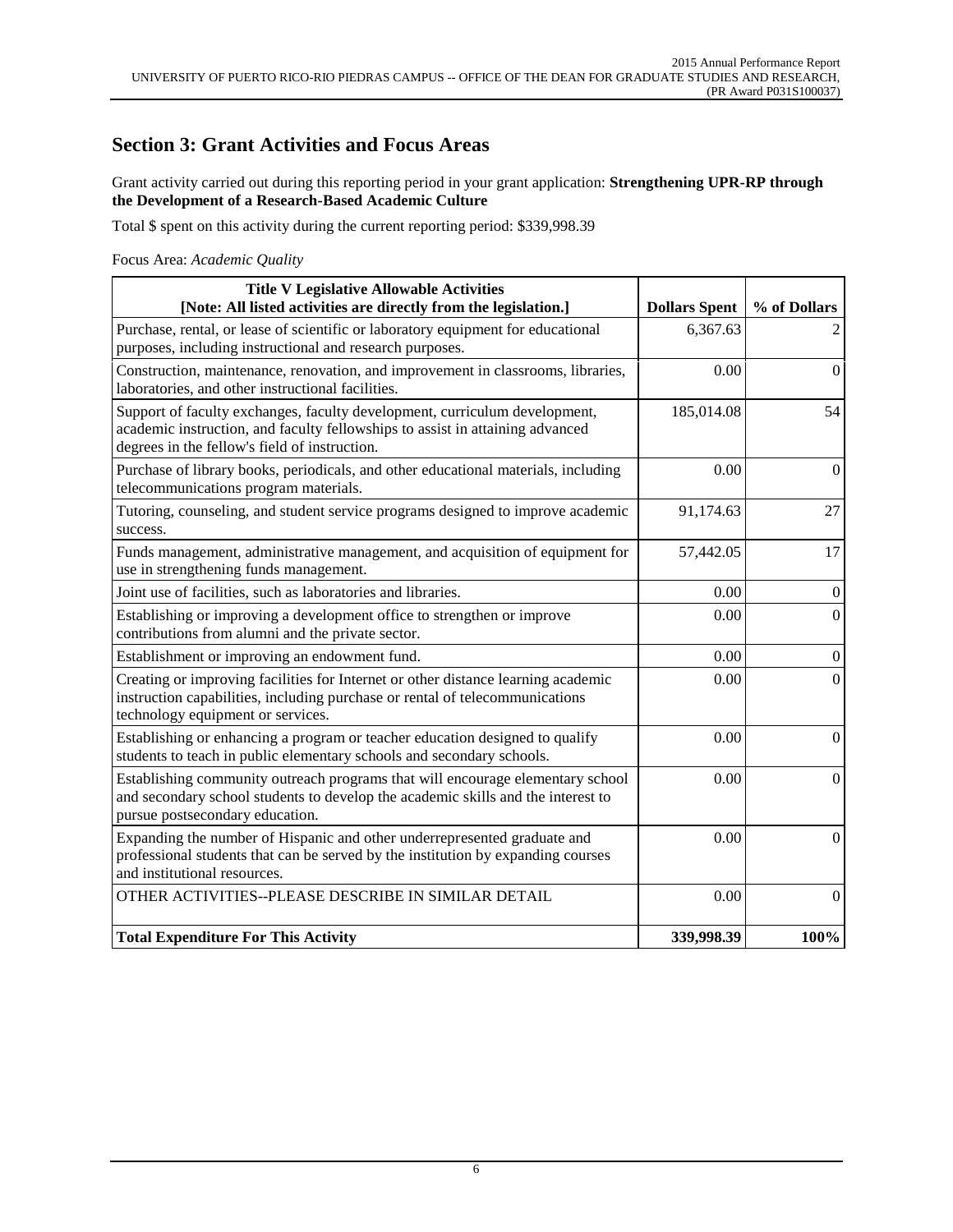#### **Process Measures for "Strengthening UPR-RP through the Development of a Research-Based Academic Culture"**

The following information depicts what the grantee has accomplished in the LAA categories for this Activity.

**LAA Category:** *Purchase, rental, or lease of scientific or laboratory equipment for educational purposes, including instructional and research purposes.*

| Did the amount of scientific or laboratory educational equipment rented or<br>leased increase?                                    | Yes |
|-----------------------------------------------------------------------------------------------------------------------------------|-----|
| If $yes:$<br>Start $$$ spent on equipment 0.00<br>End \$ spent on equipment 5897.23<br>Application Objective \$ 5897.23           |     |
| Did the quality of scientific or laboratory educational equipment rented or<br>leased improve?                                    | Yes |
| No standardized data elements                                                                                                     |     |
| Did the number of students with access to scientific or laboratory educational<br>equipment rented or leased increase?            | Yes |
| If yes:<br>Start # students $0$<br>End # students 404<br>Application Objective $#$ 150                                            |     |
| Did the amount of scientific or laboratory research equipment rented or<br>leased increase?                                       | Yes |
| If $yes:$<br>Start $\frac{1}{2}$ spent on equipment 0.00<br>End \$ spent on equipment 5897.23<br>Application Objective \$ 5897.23 |     |
| Did the quality of scientific or laboratory research equipment rented or leased<br>improve?                                       | Yes |
| No standardized data elements                                                                                                     |     |
| Did the number of students with access to scientific or laboratory research<br>equipment rented or leased increase?               | Yes |
| If $yes:$<br>Start # students 0<br>End # students _404<br>Application Objective # 150                                             |     |
| Did the quality of scientific or laboratory research equipment purchased<br>improve?                                              | Yes |
| No standardized data elements                                                                                                     |     |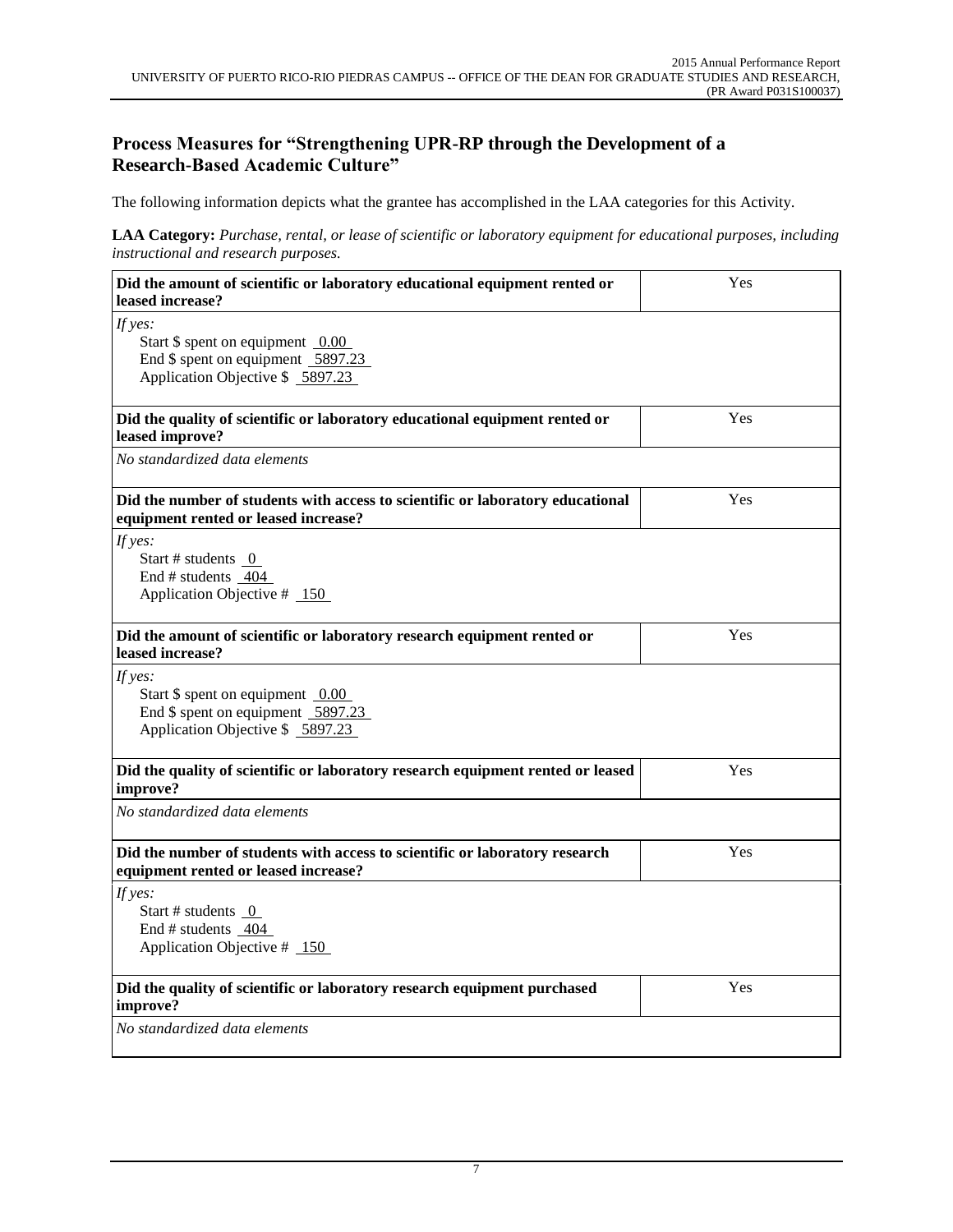| Did the number of students with access to scientific or laboratory research<br>equipment purchased increase? | Yes |
|--------------------------------------------------------------------------------------------------------------|-----|
| If yes:<br>Start # students $0$<br>End # students 404<br>Application Objective $#$ 150                       |     |

**LAA Category:** *Funds management, administrative management, and acquisition of equipment for use in strengthening funds management.*

| Were relevant staff trained in how to use new funds management systems?       | Yes |
|-------------------------------------------------------------------------------|-----|
| If yes:                                                                       |     |
| Start # trained staff $0$                                                     |     |
| End # trained staff $25$                                                      |     |
| Application Objective $#10$                                                   |     |
|                                                                               |     |
| Did you establish or enhance a funds management quality control system?       | Yes |
| No standardized data elements                                                 |     |
| Did you establish or enhance a purchasing and inventory management<br>system? | Yes |
| No standardized data elements                                                 |     |
| Did you establish or enhance an institutional research system?                | Yes |
| No standardized data elements                                                 |     |
|                                                                               |     |

**LAA Category:** *Support of faculty exchanges, faculty development, curriculum development, academic instruction, and faculty fellowships to assist in attaining advanced degrees in the fellow's field of instruction.*

| Did the number of faculty trained in educational technology increase?          | Yes |  |
|--------------------------------------------------------------------------------|-----|--|
| If yes:                                                                        |     |  |
| Start # of faculty trained $\overline{0}$                                      |     |  |
| End # of faculty trained 205                                                   |     |  |
| Application Objective # 160                                                    |     |  |
|                                                                                |     |  |
| Did the number of faculty participating in developmental activities (seminars, | Yes |  |
| workshops, etc.) increase?                                                     |     |  |
| If yes:                                                                        |     |  |
| Start # of faculty $\overline{0}$                                              |     |  |
| End $#$ of faculty 205                                                         |     |  |
| Application Objective # 160                                                    |     |  |
|                                                                                |     |  |
| Other: Did the number of summer research fellowship increase?                  | Yes |  |
| If yes:                                                                        |     |  |
| Start $0$                                                                      |     |  |
| End $14$                                                                       |     |  |
| Application Objective 12                                                       |     |  |
|                                                                                |     |  |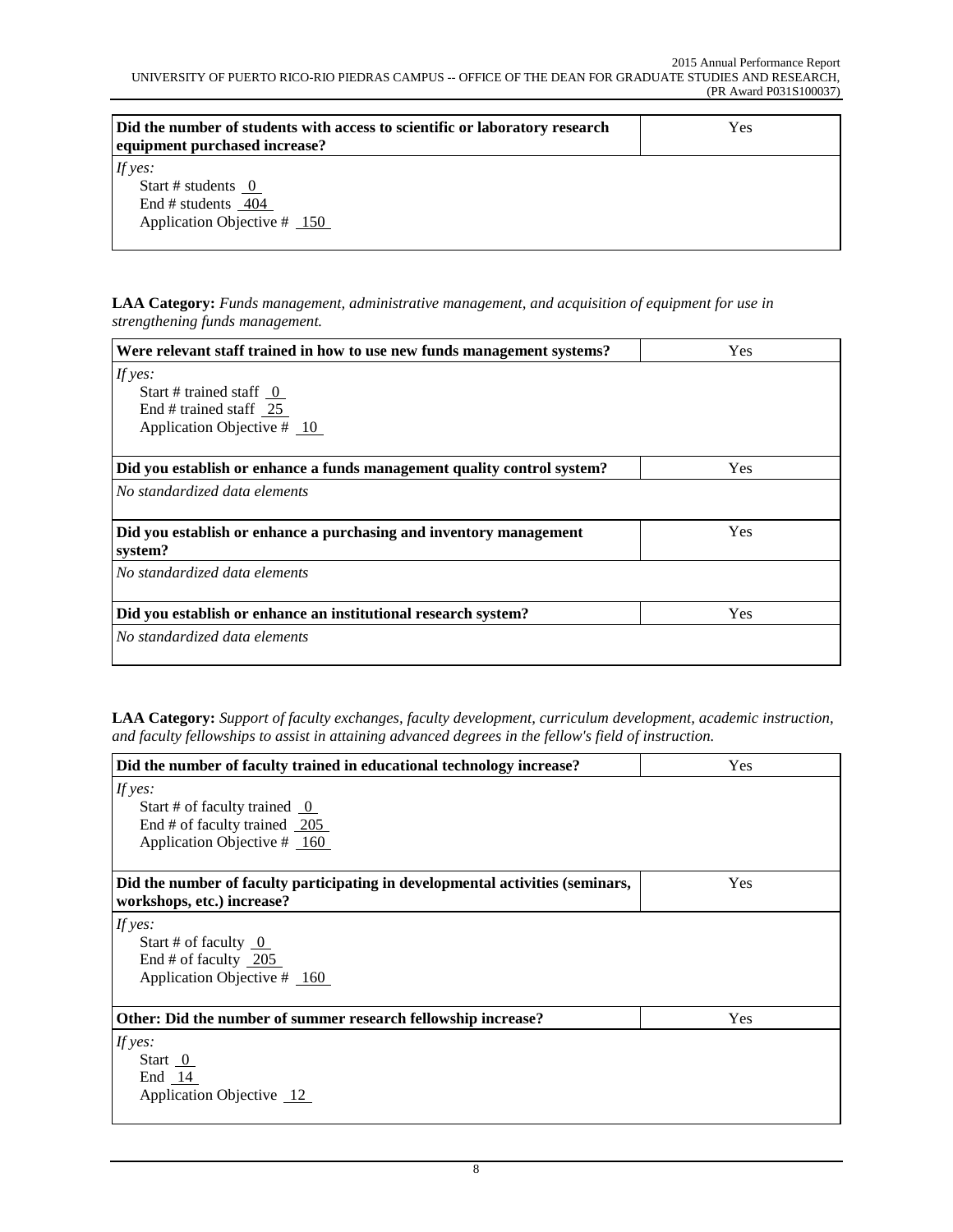| Other: Did the number of research institutes increase? | Yes |
|--------------------------------------------------------|-----|
| If yes:                                                |     |
| Start $\overline{0}$                                   |     |
| End 3                                                  |     |
| Application Objective 3                                |     |

**LAA Category:** *Tutoring, counseling, and student service programs designed to improve academic success.*

| Did the number of tutors increase?                                        | Yes |
|---------------------------------------------------------------------------|-----|
| If yes:<br>Start # $_0$<br>End # $11$<br>Application Objective $# 5$      |     |
| Did the number of students using tutoring services increase?              | Yes |
| If yes:<br>Start # $_0$<br>End # $29$<br>Application Objective $# 5$      |     |
| Did the number of students using counseling services increase?            | Yes |
| If yes:<br>Start # $_0$<br>End # 29<br>Application Objective $# 5$        |     |
| Did the number of students satisfied with tutoring services increase?     | Yes |
| If yes:<br>Start # $_0$<br>End # $29$<br>Application Objective $# 5$      |     |
| Did the number of students satisfied with counseling services increase?   | Yes |
| If yes:<br>Start # $_0$<br>End # $29$<br>Application Objective $# 5$      |     |
| Did the academic attainment of students using tutoring services increase? | Yes |
| If yes, methodology used:<br>Teacher survey                               |     |
| Other: Did the workshop for Scholar's in Residence increase?              | Yes |
| If yes:<br>Start $0$<br>End 10<br>Application Objective 8                 |     |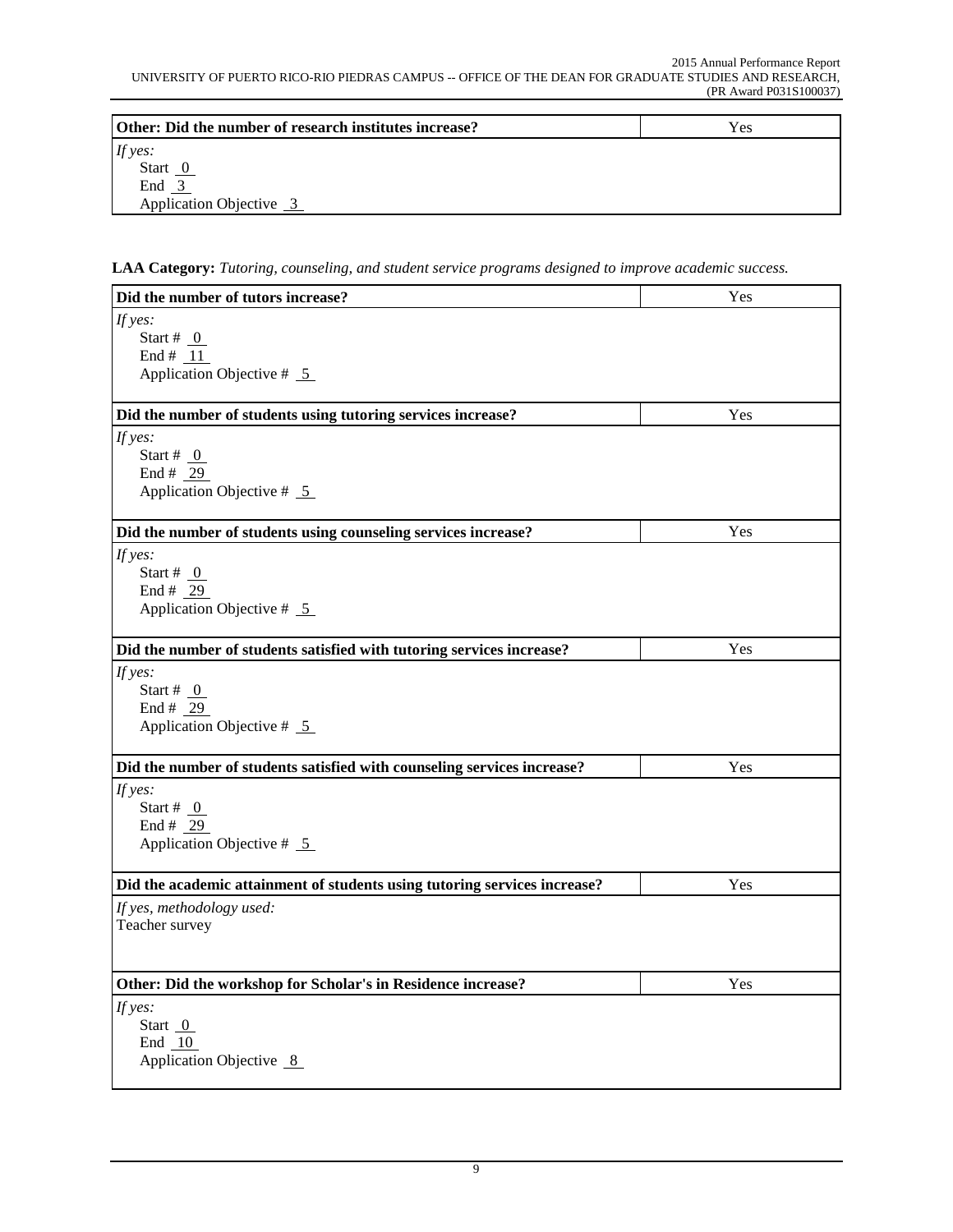#### **Focus Area: Academic Quality Outcomes**

This section depicts institutional outcomes that can be categorized in the Academic Quality focus area. Information is provided on the measures that the grantee felt were *most reflective of their activities supported by Title III/V funds* for the current reporting period. Grantees were required to answer at least two of the measures questions.

| Has the number of new academic programs increased?                                                                                                                                                                                                                                                                                                                                                                                                                                          | Yes |
|---------------------------------------------------------------------------------------------------------------------------------------------------------------------------------------------------------------------------------------------------------------------------------------------------------------------------------------------------------------------------------------------------------------------------------------------------------------------------------------------|-----|
| If yes:<br>Initial # $_0$<br>Final $# 0$<br>Goal $0$<br>I would like to provide a brief supporting statement:                                                                                                                                                                                                                                                                                                                                                                               |     |
|                                                                                                                                                                                                                                                                                                                                                                                                                                                                                             |     |
| Other, please specify: Has the number of undergraduate faculty conducting<br>research with undergraduate increased?                                                                                                                                                                                                                                                                                                                                                                         | Yes |
| If $yes:$<br>Initial # $\overline{0}$<br>Final $#$ 24<br>Goal 23<br>I would like to provide a brief supporting statement: In Year 5, we had a total 24 professors actively engaged in<br>research withe undergraduate students. These include our SR mentors, and the summer experience research<br>mentors and the summer research faculty fellows.                                                                                                                                        |     |
| Other, please specify: Has the number of undergraduate students engaged in<br>research increased?                                                                                                                                                                                                                                                                                                                                                                                           | Yes |
| If yes:<br>Initial # $_0$<br>Final # $404$<br>Goal 150<br>I would like to provide a brief supporting statement: A total of 404 students were actively engaged in research<br>activities. These include students in SR program, summer experience, other undergraduate students working with<br>faculty the received our summer research fellowship. Of the total number of undergraduate students of Year 5,<br>67% participated in the Third participated in the Third Research Symposium. |     |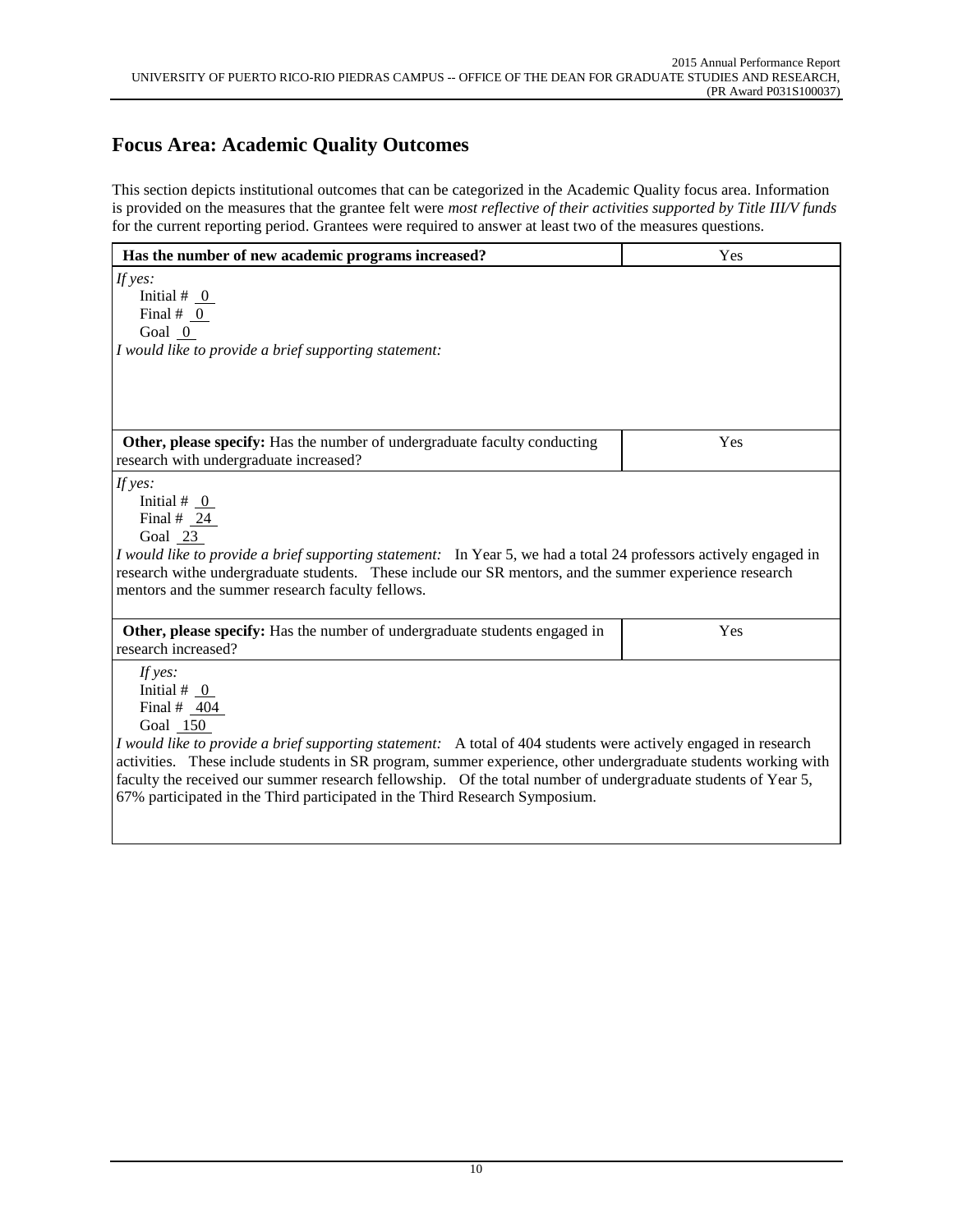#### **Section 4: Project Status**

Continued funding requires evidence of substantial progress towards meeting the activity objectives. Below is a list of objectives for each activity carried out over the current reporting period of the grant.

**ACTIVITY:** Strengthening UPR-RP through the Development of a Research-Based Academic Culture

#### **Narrative Supporting Completed Objectives**

Below are statements with data and references to goals stated in the grant application as appropriate to document the objectives that were "completed" during each year of the grant.

| <b>Activity Objective(s)</b>                                                                                                                                                                                                                                                      | <b>Evidence of Completion</b>                                                                                                                                                                                                                                                                                                                                                                                                                                                                              |
|-----------------------------------------------------------------------------------------------------------------------------------------------------------------------------------------------------------------------------------------------------------------------------------|------------------------------------------------------------------------------------------------------------------------------------------------------------------------------------------------------------------------------------------------------------------------------------------------------------------------------------------------------------------------------------------------------------------------------------------------------------------------------------------------------------|
| By September 2015, the number of UPR-RP Business<br>Administration faculty actively participating in research<br>has increased by 50% over 2009 baseline. Fall 2009<br>baseline = 19 of 111 $(17.1\%)$ Business Administration<br>faculty conducting research.                    | A total of 50 CBA professors participated in our faculty research initiatives from<br>Business Administration. This constitutes a 50% of the number of professors<br>conducting research in the BA faculty engaged in research.<br>A total of 96 CBA faculty members participated in the three interdisciplinary<br>research projects. This constitute a 86% of 2009 baseline of 111 members, which is<br>a significant and encouraging improvement from previous years prior to our the Title<br>V grant. |
| By September 2015, the number of UPR-RP Business<br>Administration undergraduate students actively<br>participating in research activity increased by 30% over<br>2009 baseline. Fall '09 baseline = 100 of 2,614 $(3.8\%)$<br>undergrad Bus. Admin. students conducting research | A total of 404 undergraduates from the College of Business Administration engaged<br>in research activities sponsored by our initiatives. This increase is 15% more than<br>the baseline of 3.8% previously reported in 2009. A significant number of Business<br>Administration undergraduates participated in several research workshops, summer,<br>research experience and our Scholars in Residence program.                                                                                          |
| By September 2015, the number of faculty/staff<br>preparing and research grant proposals to funding<br>agencies has increased by 25% over 2009 baseline.                                                                                                                          | A total of 108 proposals within 2015 academic year were submitted for several<br>funding agencies. This is an increase of 30% over the 2009 baseline reported one<br>percent more than last year. A total of 32 proposals were accepted for federal<br>funding. We expect a continuous and robust response of grant-writing and successful<br>funding for next year 2016 and beyond.                                                                                                                       |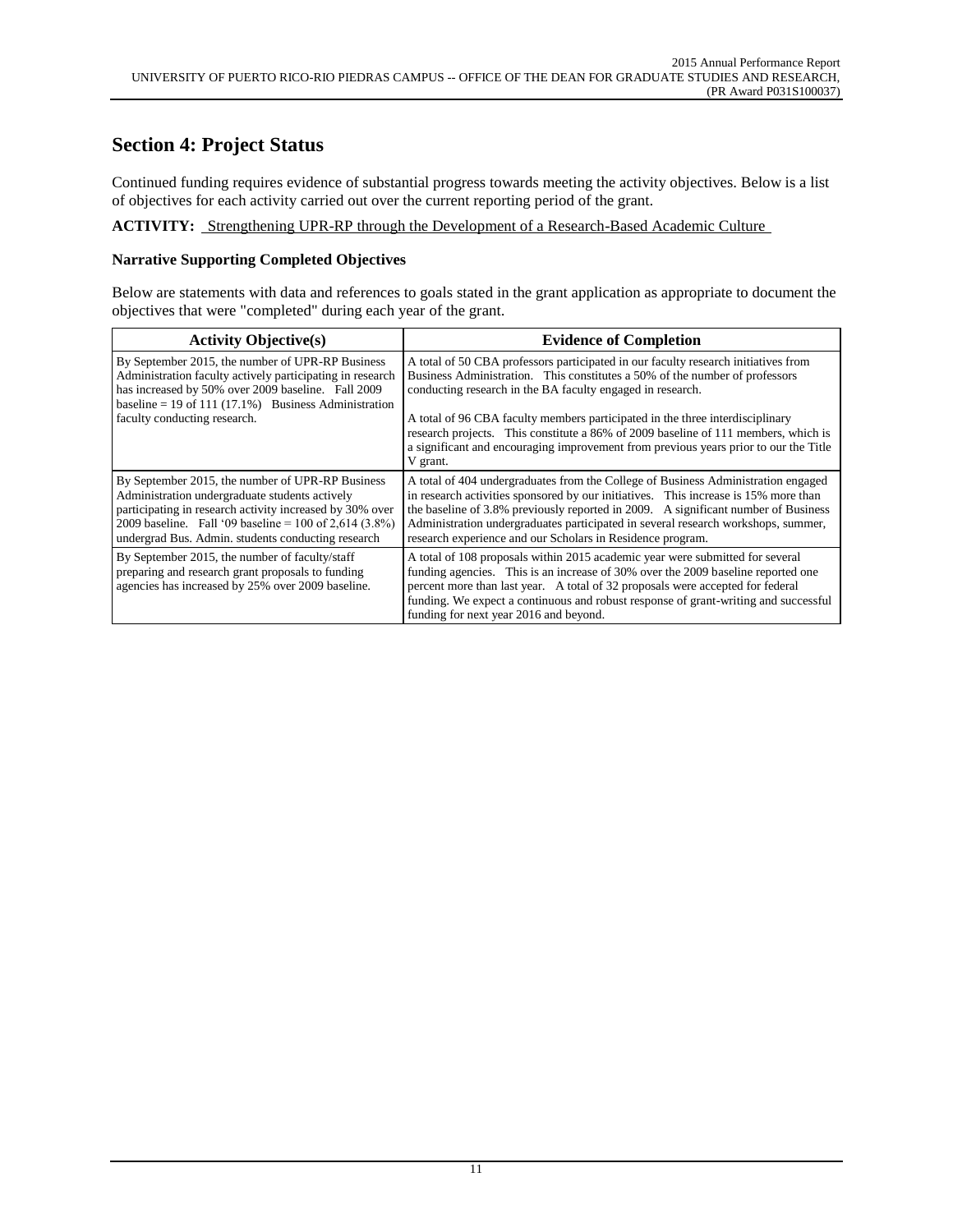| Category        | <b>Carryover</b><br><b>Balance from</b><br><b>Previous FY</b> | <b>Actual Budget</b> | <b>Expenditures</b> | Non-Federal<br><b>Expenditures</b> | <b>Carryover</b><br><b>Balance</b> | <b>Next Year's</b><br><b>Actual Budget</b> | Changes $(Y/N)$ |
|-----------------|---------------------------------------------------------------|----------------------|---------------------|------------------------------------|------------------------------------|--------------------------------------------|-----------------|
| Personnel       | \$44,820.53                                                   | \$212,741.00         | \$206,396.78        | \$0.00                             | \$51,164.75                        | \$0.00                                     | N <sub>0</sub>  |
| Fringe Benefits | \$30,495.49                                                   | \$72,332.00          | \$72,371.37         | \$0.00                             | \$30,456.12                        | \$0.00                                     | N <sub>0</sub>  |
| Travel          | \$5,520.73                                                    | \$11,500.00          | \$2,054.74          | \$0.00                             | \$14,965.99                        | \$0.00                                     | N <sub>0</sub>  |
| Equipment       | \$265,229.00                                                  | \$52,424.00          | \$0.00              | \$0.00                             | \$317,653.00                       | \$0.00                                     | N <sub>0</sub>  |
| Supplies        | \$148,532.00                                                  | \$17,250.00          | \$9,239.46          | \$0.00                             | \$10,011.43                        | \$0.00                                     | N <sub>0</sub>  |
| Contractual     | \$64,782.62                                                   | \$20,175.00          | \$6,656.20          | \$0.00                             | \$78,301.42                        | \$0.00                                     | N <sub>0</sub>  |
| Construction    | \$53,000.00                                                   | \$0.00               | \$0.00              | \$0.00                             | \$53,000.00                        | \$0.00                                     | N <sub>0</sub>  |
| Endowment       | \$200,000.00                                                  | \$100,000.00         | \$0.00              | \$0.00                             | \$300,000.00                       | \$0.00                                     | N <sub>o</sub>  |
| Other           | \$17,804.63                                                   | \$143,925.00         | \$143,279.84        | \$0.00                             | \$18,449.79                        | \$0.00                                     | N <sub>0</sub>  |
| Total           | \$830,185.00                                                  | \$630,347.00         | \$439,998.39        | \$0.00                             | \$874,002.50                       | \$0.00                                     |                 |

#### **Section 4: Budget Summary**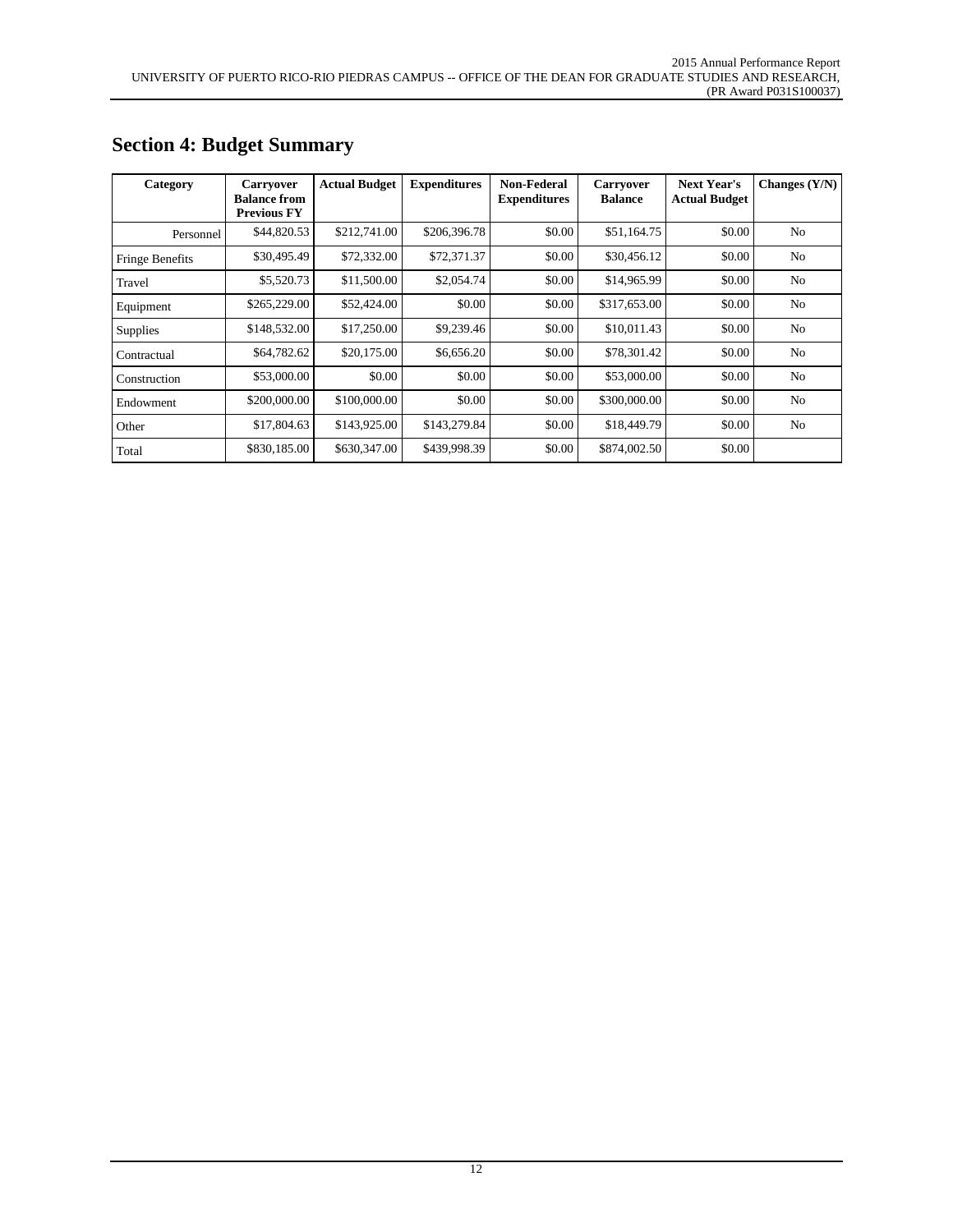## **Section 4: Budget Summary Narrative**

This section provides an explanation of budget changes, particularly the use of funds from cost savings, carryover funds and other expanded authorities changes to the budget including a description of any significant changes to the budget resulting from modifications of project activities.

Following an evaluation of our current budget we identified a total of \$874,002.50 funds on different budget line items that have not been spent at the end of the five years. In other to accomplish our programmatic goals and complete all our proposed objectives we are awarded approval for a no-cost extension of our grant in September 10, 2015.

Please note that we have re-programmed our budget without changing approved objectives. In addition, this proposed budget was reviewed and approved by the UPR Finance and Post Award Offices. The following are the activities that we will be able to complete if a one-year no-cost extension is approved:Undergraduate research and learning resources Center (CRIIAS)- The remodelation of our Undergraduate Research Office has confronted considerable delays, however, we are confident that we will be able to accomplish this objective by the end of 2017.

#### Activities:

1.CRIIAS will be located at the Library of the College of Natural Sciences. In this centric location, students from all over campus will be able to enjoy a new learning commons with all the support required to engage in undergraduate research. This initiative is essential for the institutionalization of our Office and services. Thus, the extension of this budget line item is crucial for establishing a functional and accessible center that at the present time is non-existent in our campus. It is important to note that our Chancellor has assigned institutional funds for CRIIAS to support our activities and initiatives that originated with Title V funds following the end of federal funding. The upper administration of the University demonstrated a strong commitment to the future of CRIIAS. Thus, an extension to this initiative is crucially needed to continue with the purchase of materials, equipment and to cover all remodelation costs.

2. Salaries- We are requesting for Year 6 the full salaries of our administrative assistant and Administrator. In addition, we are requesting the 50% salary for the Program Director and 50% salary for both academic coordinators.

3. Fringe benefits (FB)- Funds are requested to cover the FB of the administrative assistant, Project administrator, Program Director and Academic Coordinators. Securing these funds for one additional year will ensure a successful transition into the institutionalization of our office and services.

4. Minigrants- The minigrants initiative offers faculty from each of the targeted Colleges funds to incorporate research modules to courses following a year of grant support in their respective College. We are requesting that the funds allocated for minigrants be transferred for an additional year so faculty from the College of Business Administration and other Colleges previously served can benefit from this initiative. In the past, our minigrants application was competitive in nature. Moreover, the minigrants have resulted in dozens of research modules within multidisciplinary curriculum. The mini grant call for proposals for the College of Business starts in August 2015 thus we need to have continuity in the access to these funds in order to cover these expenses.

5. Research seminars and Research Institutes- Funds are requested for three faculty research seminars and three Research Institute for Year 6, we will continue to organize these activities during the academic year and make then open to all Colleges. Successful seminars and institutes in the past have yielded several academic and research products across disciplines. The remaining funds will be used to cover faculty stipends for the seminar coordinators and participants (20 professors/seminar).

6. Contractual- Plenary lectures. In order to continue to enhance our research and creative work training for both undergraduate students and faculty across campus, we request to utilize unspent funds to sponsor the travel and visit expenses of two distinguished guest lecturers. As in previous years, we will use these funds to bring renowned guest speakers to share their knowledge with our university community. This effort will certainly continue to cultivate a trans-disciplinary academic and research culture among our students and faculty. Grant writing and management workshops: Funds are still available to cover the expenses and travel of resources from NSF, NIH, NEH and other funding agencies to train our faculty in successful grantmanship skills. Our previous workshops have been very helpful and instrumental in strengthening our grant proposal portfolio within each sponsored College. These workshops are extremely useful to strengthen writing skills and best practices in grant submissions.

7. Evaluation costs - Funds are requested for covering the final evaluation of our grant objectives. This evaluation report will also be needed to help our office in the selection of the best practices and strategies to transition from federal to institutional support in future years. At the end of the funding cycle, the evaluators will submit their final evaluation report and submit a institutionalization plan.

8. Mentors for Scholars in Residence - The Scholars in Residence (SR) program has been one of our most successful student initiatives. Unspent funds allocated for Year 6 will allow us to sponsor five new SR fellows from the different Colleges of our